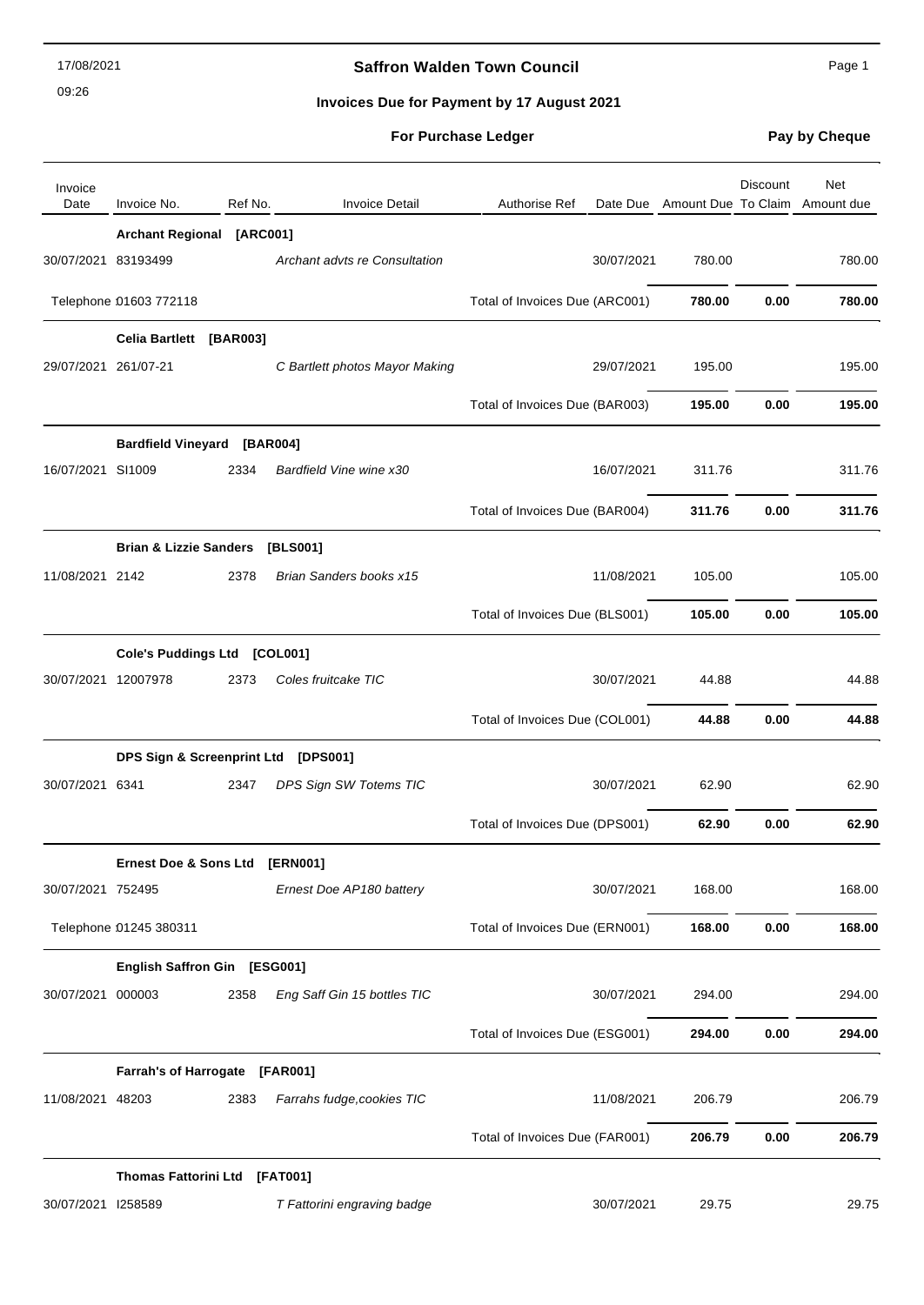09:26

## **Saffron Walden Town Council** Manual Page 2

**Invoices Due for Payment by 17 August 2021**

| Invoice<br>Date     | Invoice No.                           | Ref No.  | <b>Invoice Detail</b>           | <b>Authorise Ref</b><br>Date Due |           | Discount | Net<br>Amount Due To Claim Amount due |
|---------------------|---------------------------------------|----------|---------------------------------|----------------------------------|-----------|----------|---------------------------------------|
|                     | Telephone 01212361307                 |          |                                 | Total of Invoices Due (FAT001)   | 29.75     | 0.00     | 29.75                                 |
|                     | GS1 UK Ltd                            | [GS1001] |                                 |                                  |           |          |                                       |
|                     | 16/07/2021 140454074                  |          | GS1 Licence fee barcode         | 16/07/2021                       | 142.80    |          | 142.80                                |
|                     |                                       |          |                                 | Total of Invoices Due (GS1001)   | 142.80    | 0.00     | 142.80                                |
|                     | <b>HAGS SMP Ltd</b>                   | [HAG001] |                                 |                                  |           |          |                                       |
| 30/07/2021 283352-4 |                                       |          | <b>HAGS Play equipment GA</b>   | 30/07/2021                       | 30,000.00 |          | 30,000.00                             |
| 30/07/2021 283352-3 |                                       |          | <b>HAGS Play equipment GA</b>   | 30/07/2021                       | 30,000.00 |          | 30,000.00                             |
| 30/07/2021 283352-5 |                                       |          | <b>HAGS Play equipment GA</b>   | 30/07/2021                       | 2,784.00  |          | 2,784.00                              |
|                     | Telephone 01757 703620                |          |                                 | Total of Invoices Due (HAG001)   | 62,784.00 | 0.00     | 62,784.00                             |
|                     | <b>Harper Collins Publishers</b>      |          | [HAR002]                        |                                  |           |          |                                       |
|                     | 29/07/2021 105877319                  | 2362     | Harper Collins books x11 TIC    | 29/07/2021                       | 105.53    |          | 105.53                                |
|                     | 30/07/2021 105890011                  | 2372     | Harper Collins books TIC        | 30/07/2021                       | 33.10     |          | 33.10                                 |
|                     | 13/08/2021 105906774                  |          | Harper Collins books TIC        | 13/08/2021                       | 33.10     |          | 33.10                                 |
|                     | Telephone 0844 5768121                |          |                                 | Total of Invoices Due (HAR002)   | 171.73    | 0.00     | 171.73                                |
|                     | Huws Gray Ridgeon [HUW001]            |          |                                 |                                  |           |          |                                       |
| 30/07/2021 589254   |                                       |          | Huws Gray                       | 30/07/2021                       | 1,338.70  |          | 1,338.70                              |
|                     |                                       |          |                                 | Total of Invoices Due (HUW001)   | 1,338.70  | 0.00     | 1,338.70                              |
|                     | The Icknield Way Association [ICK001] |          |                                 |                                  |           |          |                                       |
| 11/08/2021 IWA0110  |                                       |          | Icknield Way Assov books TIC    | 11/08/2021                       | 82.50     |          | 82.50                                 |
|                     |                                       |          |                                 | Total of Invoices Due (ICK001)   | 82.50     | 0.00     | 82.50                                 |
|                     | John F Jossaume Ltd [JOS001]          |          |                                 |                                  |           |          |                                       |
| 16/07/2021 2040     |                                       |          | Jossaume clear/repair Slade     | 16/07/2021                       | 1,827.00  |          | 1,827.00                              |
|                     | Telephone 01799 523439                |          |                                 | Total of Invoices Due (JOS001)   | 1,827.00  | 0.00     | 1,827.00                              |
|                     | <b>Kate Faircliffe</b>                | [KAT001] |                                 |                                  |           |          |                                       |
| 13/07/2021 001      |                                       | 2353     | Kate Faircliffe cards, prints T | 13/07/2021                       | 174.00    |          | 174.00                                |
|                     |                                       |          |                                 | Total of Invoices Due (KAT001)   | 174.00    | 0.00     | 174.00                                |
|                     | <b>Kenzie's Contracts Ltd</b>         |          | [KEN001]                        |                                  |           |          |                                       |
| 05/08/2021 3522     |                                       |          | <b>Kenzies August</b>           | 05/08/2021                       | 600.00    |          | 600.00                                |
|                     |                                       |          |                                 | Total of Invoices Due (KEN001)   | 600.00    | 0.00     | 600.00                                |
|                     | Lock Stock & Barrell [LOC001]         |          |                                 |                                  |           |          |                                       |
| 30/07/2021 3144     |                                       |          | Lock Stock keysx5 +cutting      | 30/07/2021                       | 49.98     |          | 49.98                                 |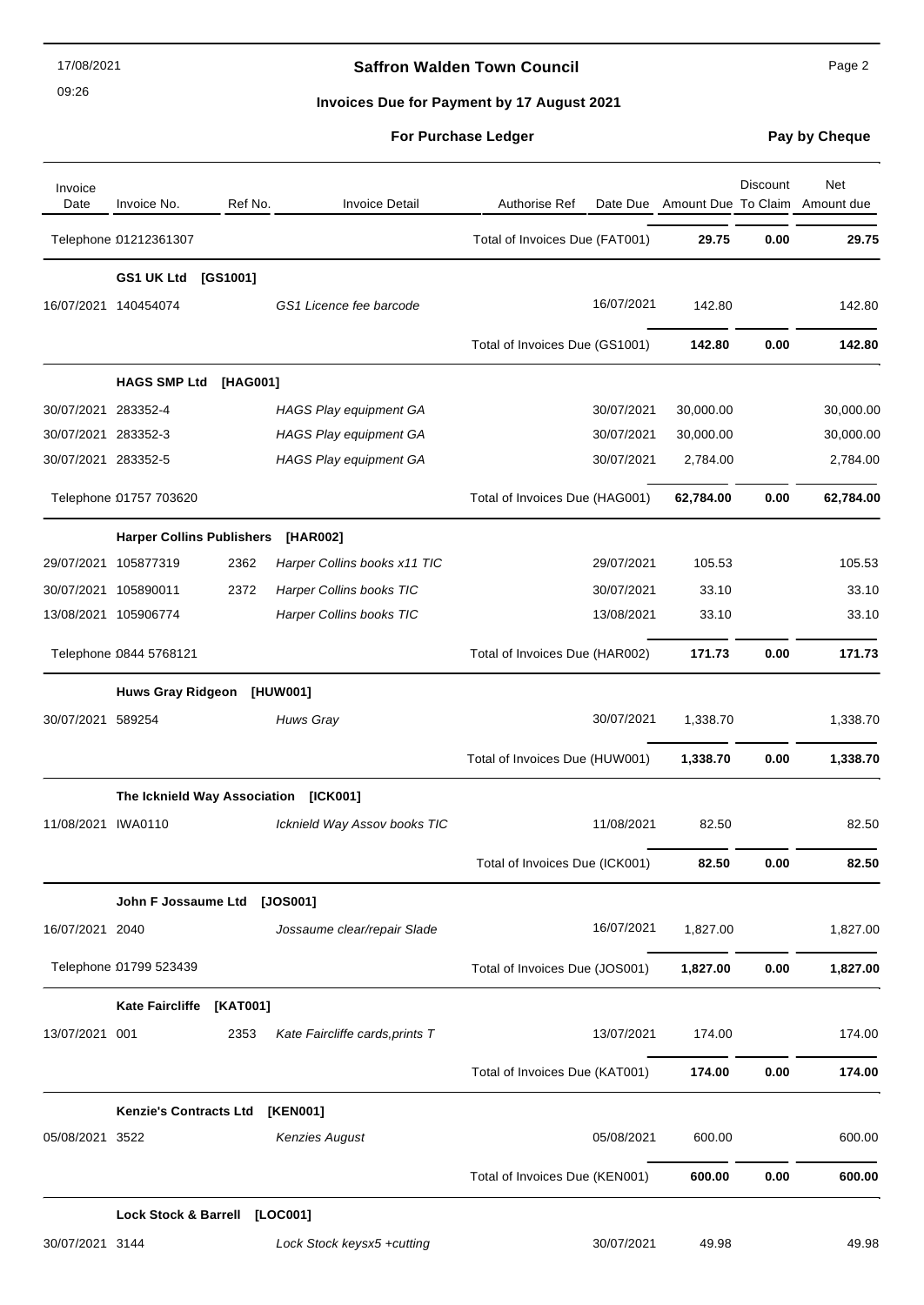09:26

# **Saffron Walden Town Council Page 3**

**Invoices Due for Payment by 17 August 2021**

|  | <b>For Purchase Ledger</b> |  |  |  |
|--|----------------------------|--|--|--|
|--|----------------------------|--|--|--|

**Pay by Cheque** 

| Invoice<br>Date     | Invoice No.                            | Ref No.  | <b>Invoice Detail</b>                        | Authorise Ref                  |           | Discount | Net<br>Date Due Amount Due To Claim Amount due |
|---------------------|----------------------------------------|----------|----------------------------------------------|--------------------------------|-----------|----------|------------------------------------------------|
|                     | Telephone 01799 516663                 |          |                                              | Total of Invoices Due (LOC001) | 49.98     | 0.00     | 49.98                                          |
|                     | <b>Metro Publications Ltd</b>          |          | [MET001]                                     |                                |           |          |                                                |
| 13/08/2021 15371    |                                        | 2385     | <b>Metro Publictns books TIC</b>             | 13/08/2021                     | 110.24    |          | 110.24                                         |
|                     |                                        |          |                                              | Total of Invoices Due (MET001) | 110.24    | 0.00     | 110.24                                         |
|                     | [MXL001]<br><b>MXL Itd</b>             |          |                                              |                                |           |          |                                                |
| 30/07/2021 1786     |                                        |          | MXL sanitiser unit                           | 30/07/2021                     | 150.00    |          | 150.00                                         |
|                     |                                        |          |                                              | Total of Invoices Due (MXL001) | 150.00    | 0.00     | 150.00                                         |
|                     | Otis Ltd [OTI001]                      |          |                                              |                                |           |          |                                                |
| 13/07/2021 01433199 |                                        |          | Otis lift maint contract                     | 13/07/2021                     | 1,800.00  |          | 1,565.08                                       |
| 13/07/2021 01431471 |                                        |          | Otis credit on lift maintenanc               | 13/07/2021                     | $-234.92$ |          | 0.00                                           |
|                     | Telephone 0116 201 1313                |          |                                              | Total of Invoices Due (OTI001) | 1,565.08  | 0.00     | 1,565.08                                       |
|                     | <b>Phoebe Taplin</b>                   | [PHO001] |                                              |                                |           |          |                                                |
| 29/07/2021 SW6      |                                        | 2361     | P Taplin books TIC                           | 29/07/2021                     | 90.00     |          | 90.00                                          |
|                     |                                        |          |                                              | Total of Invoices Due (PHO001) | 90.00     | 0.00     | 90.00                                          |
|                     |                                        |          | Pristine Environmental Services Ltd [PRI003] |                                |           |          |                                                |
| 05/08/2021 31179    |                                        |          | <b>Pristine August</b>                       | 05/08/2021                     | 253.53    |          | 253.53                                         |
|                     | Telephone 01279 731248                 |          |                                              | Total of Invoices Due (PRI003) | 253.53    | 0.00     | 253.53                                         |
|                     | <b>Rulten &amp; Johns</b>              | [RUL001] |                                              |                                |           |          |                                                |
| 17/08/2021 715      |                                        |          | Rulten&Johns Pavilion roof BEG               | 17/08/2021                     | 11,964.00 |          | 11,964.00                                      |
|                     | Telephone 07903 964359                 |          |                                              | Total of Invoices Due (RUL001) | 11,964.00 | 0.00     | 11,964.00                                      |
|                     | R D Ridler (Saffron Apiaries) [SAP001] |          |                                              |                                |           |          |                                                |
| 13/07/2021 TI2102   |                                        |          | Saffron Apiaries honey x30 TIC               | 13/07/2021                     | 105.00    |          | 105.00                                         |
| 11/08/2021 TI2104   |                                        | 2381     | Saffron Apiaries honey x30 jar               | 11/08/2021                     | 105.00    |          | 105.00                                         |
|                     |                                        |          |                                              | Total of Invoices Due (SAP001) | 210.00    | 0.00     | 210.00                                         |
|                     | Saffron Grange Vineyard Ltd [SGV001]   |          |                                              |                                |           |          |                                                |
|                     | 29/07/2021 SGV-10353                   | 2367     | Saffron Grange wine TIC                      | 29/07/2021                     | 566.40    |          | 566.40                                         |
|                     |                                        |          |                                              | Total of Invoices Due (SGV001) | 566.40    | 0.00     | 566.40                                         |
|                     | Saffron Ice Cream Co. Ltd [SIC001]     |          |                                              |                                |           |          |                                                |
| 13/07/2021 9681     |                                        |          | Saff Ice Cream TIC                           | 13/07/2021                     | 63.00     |          | 63.00                                          |
| 29/07/2021 9766     |                                        | 2363     | Saffron Ice Cream x44 TIC                    | 29/07/2021                     | 55.44     |          | 55.44                                          |
| 29/07/2021 9792     |                                        | 2363     | Saffron Ice Cream x50 TIC                    | 29/07/2021                     | 63.00     |          | 63.00                                          |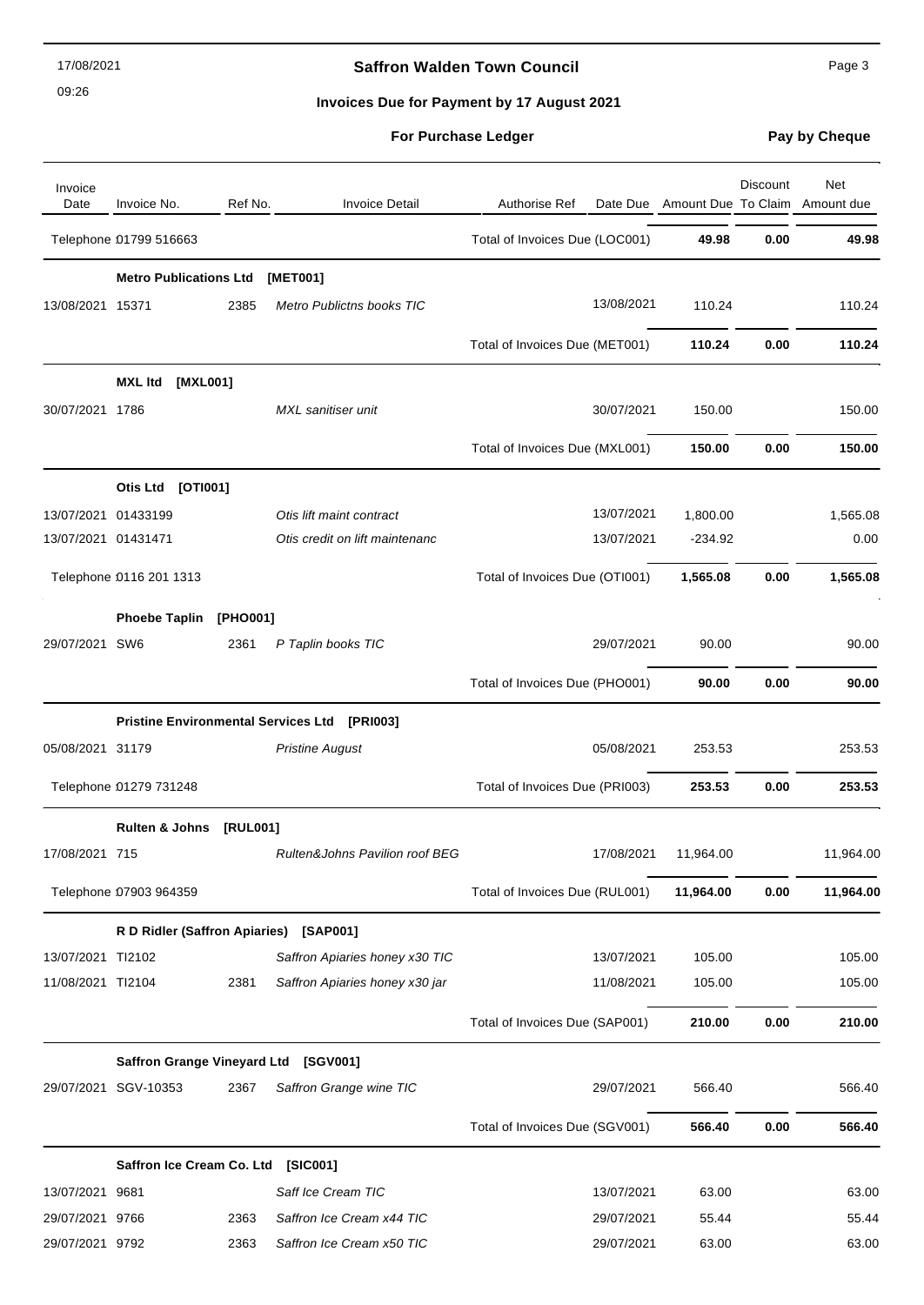09:26

# **Saffron Walden Town Council** Manual Page 4

### **Invoices Due for Payment by 17 August 2021**

| Invoice<br>Date     | Invoice No.                          | Ref No.  | <b>Invoice Detail</b>                   | <b>Authorise Ref</b><br>Date Due |          | Discount | Net<br>Amount Due To Claim Amount due |
|---------------------|--------------------------------------|----------|-----------------------------------------|----------------------------------|----------|----------|---------------------------------------|
| 30/07/2021          | 9883                                 |          | Saffron Ice Cream x90 TIC               | 30/07/2021                       | 113.40   |          | 113.40                                |
| 13/08/2021 10015    |                                      |          | Saffron Ice cream TIC                   | 13/08/2021                       | 163.80   |          | 163.80                                |
|                     |                                      |          |                                         | Total of Invoices Due (SIC001)   | 458.64   | 0.00     | 458.64                                |
|                     | <b>Southfield Stationers Ltd</b>     |          | [SOU001]                                |                                  |          |          |                                       |
| 13/07/2021 91542    |                                      | 2354     | Southfield fridge magnets TIC           | 13/07/2021                       | 152.64   |          | 152.64                                |
|                     | Telephone 0131 654 4300              |          |                                         | Total of Invoices Due (SOU001)   | 152.64   | 0.00     | 152.64                                |
|                     |                                      |          | Speedy Fuels & Lubricant LLP [SPE001]   |                                  |          |          |                                       |
| 13/08/2021 488744   |                                      |          | Speedy Fuels 2000 Itrs GasOil           | 13/08/2021                       | 1,308.30 |          | 1,308.30                              |
|                     | Telephone 0845 2717007               |          |                                         | Total of Invoices Due (SPE001)   | 1,308.30 | 0.00     | 1,308.30                              |
|                     |                                      |          | Banner Group Ltd (was Staples) [STA001] |                                  |          |          |                                       |
| 06/08/2021 1064445  |                                      |          | <b>Staples</b>                          | 06/08/2021                       | 169.11   |          | 169.11                                |
|                     | Telephone 08435 383311               |          |                                         | Total of Invoices Due (STA001)   | 169.11   | 0.00     | 169.11                                |
|                     |                                      |          | Streetmaster (South Wales) Ltd [STR001] |                                  |          |          |                                       |
| 30/07/2021 8488     |                                      |          | Streetmaster Bench+plaque Diam          | 30/07/2021                       | 936.60   |          | 936.60                                |
|                     | Telephone 01639 845394               |          |                                         | Total of Invoices Due (STR001)   | 936.60   | 0.00     | 936.60                                |
|                     | <b>TC Fixings Ltd</b>                | [TCF001] |                                         |                                  |          |          |                                       |
| 30/07/2021 330826   |                                      |          | <b>TCFixings drillbits, bolts</b>       | 30/07/2021                       | 28.76    |          | 28.76                                 |
| 13/08/2021 333359   |                                      |          | TCFixings boots, trousers, jacke        | 13/08/2021                       | 135.46   |          | 135.46                                |
|                     | Telephone 01799 520640               |          |                                         | Total of Invoices Due (TCF001)   | 164.22   | 0.00     | 164.22                                |
|                     | <b>Thaxted Parish Council</b>        |          | [THA001]                                |                                  |          |          |                                       |
| 30/07/2021 02082021 |                                      | 2369     | Taxted PC books TIC                     | 30/07/2021                       | 32.00    |          | 32.00                                 |
|                     | Telephone 01371 831952               |          |                                         | Total of Invoices Due (THA001)   | 32.00    | 0.00     | 32.00                                 |
|                     | The Littlebury Festival [TLF001]     |          |                                         |                                  |          |          |                                       |
| 11/08/2021 050821   |                                      | 2379     | Littlebury Millenium books TIC          | 11/08/2021                       | 65.00    |          | 65.00                                 |
|                     |                                      |          |                                         | Total of Invoices Due (TLF001)   | 65.00    | 0.00     | 65.00                                 |
|                     | <b>Trade UK (Screwfix)</b>           |          | [TRA001]                                |                                  |          |          |                                       |
|                     | 13/08/2021 1185261273                |          | Trade UK disinfectant 1ltr              | 13/08/2021                       | 10.99    |          | 10.99                                 |
|                     | Telephone 0845 603 8389              |          |                                         | Total of Invoices Due (TRA001)   | 10.99    | 0.00     | 10.99                                 |
|                     | Treadfirst (Saffron Walden) [TRE001] |          |                                         |                                  |          |          |                                       |
| 13/08/2021 184011   |                                      |          | Treadfirst 4 tyres MJ15WJX              | 13/08/2021                       | 321.50   |          | 321.50                                |